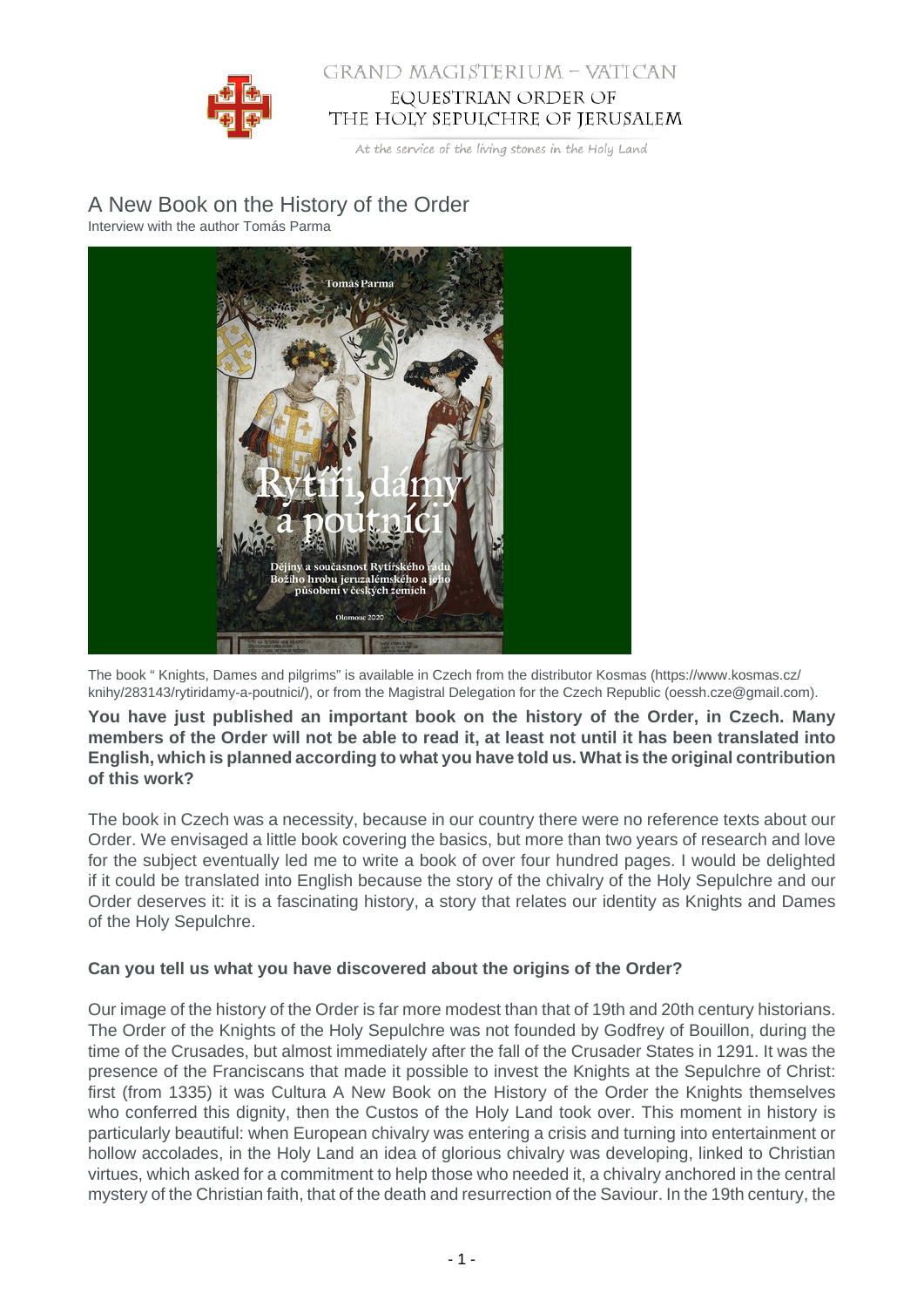popes, who reestablished the Latin Patriarchate of Jerusalem, created the fundamental link between the patriarchate and the knights of the Holy Sepulchre, which was transformed into a true knightly Order, a community of people with concrete goals and a strong spirituality.

#### **Do you support the theory of Professor Agostino Borromeo, historian and current Lieutenant General of the Order, that the founding of the Order of the Holy Sepulchre was unrelated to the Crusades?**

It is my opinion that the Order was not founded during the Crusades, but only afterwards, and I came to this conclusion based on the research of previous historians and Professor Borromeo, with whom I had the pleasure of being able to discuss this. The first Latin kings of Jerusalem founded the chapter of the Canons of the Basilica of the Holy Sepulchre, the cathedral of the Latin Patriarchate, and transformed it into a regular chapter. From this chapter was born the Order of Canons, which continued to live in Europe and its female branch still exists today. But the Canons were not Knights, and one cannot confuse the two, as was often still done in the 20th century. But we cannot say that the Order has no link with the Crusades or with the person of Godfrey of Bouillon: without the phenomenon of the Crusades, without the person of the great Crusader king who became one of the "nine valiants", we would not have the powerful idea of Christian chivalry, which defends the sacred places of Jerusalem and helps Christians there. This was the original idea, onto which the Franciscans grafted the knighthood of the Holy Sepulchre. Godfrey and the Crusaders are not our founders, but reference persons, bearers of the idea that generated and formed us.

#### **What can be found in the Czech archives on the history of our Order?**

For me, that was the biggest surprise of all my research. From our archives, but also from the collections of the Latin Patriarchate and the Custody, I have been able to identify more than 200 Knights of the Holy Sepulchre of Czech origin, starting with the oldest in the 15th century. We have also been able to write the history of the Czechoslovak Lieutenancy, founded in 1929, but which disappeared during the Nazi occupation during the war and especially during 40 years of the totalitarian communist regime. Only after that, the life of the Order in the Czech Republic slowly resumed, heir to such a full past.

## **Do you have other plans for historical research on the Order?**

With my book, the work has just started for me. I think it would be especially useful to revive the International Historical Commission, which existed at the end of the 20th century and which prepared the famous Lateran Symposium in 1996. While writing the book, I realised, and meetings with Prof. Borromeo confirmed this for me, that not enough is known about the history of the Order in the 20th century, about the formation of the first Lieutenancies, their life and successive development. And yet, as we know, the life of the Order happens in the Lieutenancies. It would be a collective work, to write history from that point of view, because it is beyond the realms of possibility for an individual. And this very work carried out together could give a new image of our history because the Order is not an individual, but a fraternity, as our Grand Master teaches us so well in strong continuity with Pope Francis. My dream is to be able to participate in this work, as part of this professional community at the service of the Order.

#### **Interview by François Vayne**